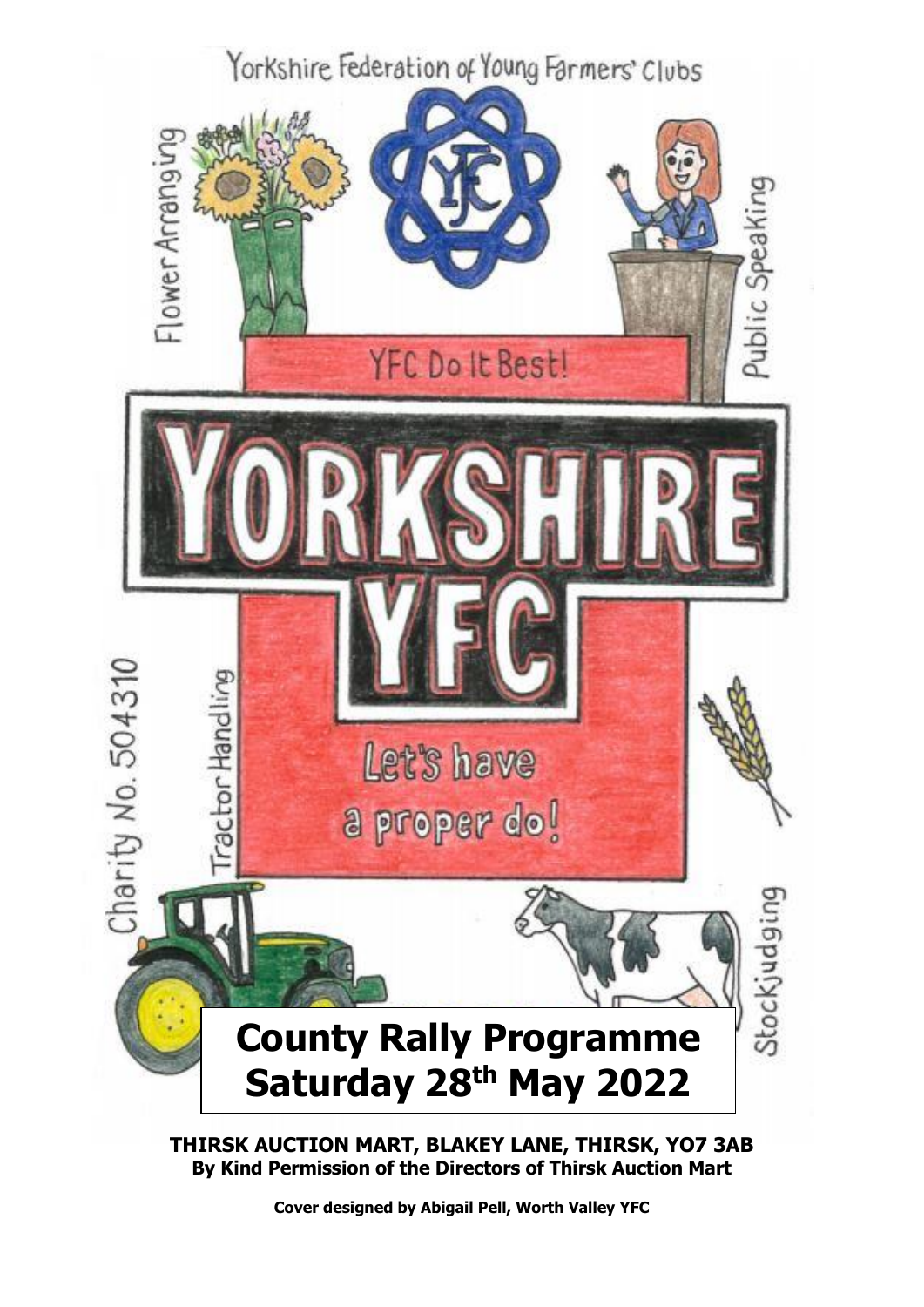# Thank you to our headline sponsor -**Carrs Billington**



# **SUPPORTING OUR CUSTOMERS' & THEIR MACHINES TO THE HIGHEST OF STANDARDS**

Our Thirsk machinery depot now officially welcomes you! We have a wide range of new and second hand machinery for you, along with with the expertise of our specialist parts and workshop teams.

# **CARR'S BILLINGTON**



For more info please call us on: 01845 440960 or visit: www.carrs-billington.com

Unit 1-3, Thirak Auction Mart, Blakey Lane, Thirsk, N.Yorks, Y07 3AB

FEEDS . MACHINERY & EQUIPMENT **AGRICULTURAL & RURAL SUPPLIES · FUELS**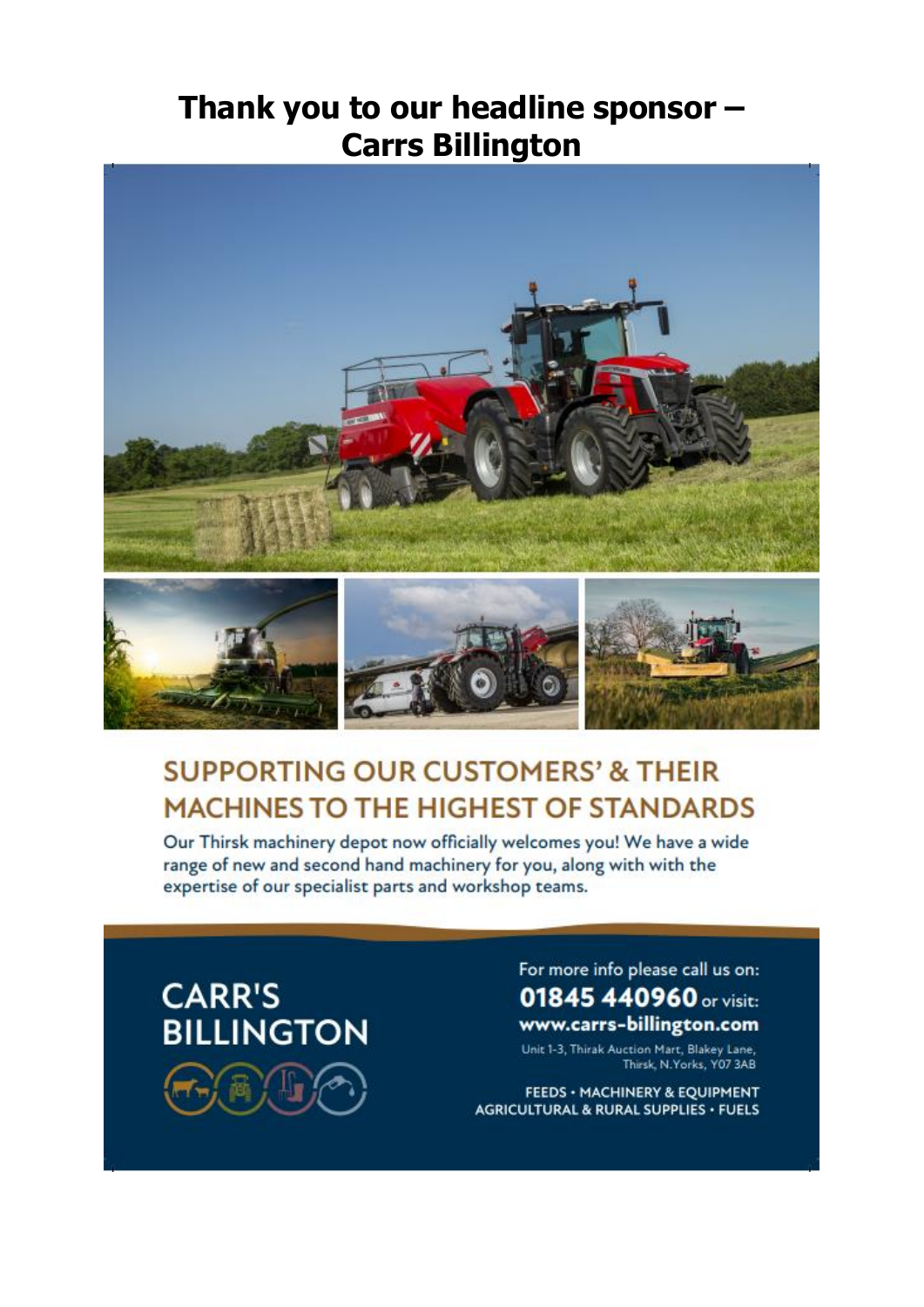# **County Chairman's Welcome**

On behalf of Yorkshire Young Farmer's, and the membership, I would like to welcome you to the 2022 County Rally and wish our competitors well in the competitions and hope our spectators have a very enjoyable day and make lots of memories.

We would like to thank our hosts, the directors of Thirsk Auction Mart, for making us feel most welcome and taking time out from their busy schedule supporting the event. We would also like to thank Mrs Charlotte Bromet of Oxton Farms Ltd for hosting the County Dairy Competition on Sunday 22nd May 2022.

We are grateful to our sponsors who have supported the event:

- Headline sponsor: Carrs Billington, Thirsk
- D H Cox & Sons and Suregrow, Knaresborough
- Ian Taylor Eggs, Burton Leonard, Knaresborough
- Lambert & Dyson Ltd, Skipton
- Mole Country Stores, Stokesley
- Ripon Farm Services Group, Ripon
- Crate Escape, Huddersfield
- Thirsk Auction Mart & the Gavel Café, Thirsk
- All the providers of livestock and equipment

We are extremely grateful to the numerous Judges, Stewards, Scorers and back-room volunteers who have given up their time today and over the past weeks.

Finally, we have a record number of entries across all competitions, we request your patience as we organise each class. We are thrilled that we have retained our members and recruited a healthy core of new members, which we hope will take us into the next year as a strong cohort of **#TeamYorkshire**.

Ed Bentley County Chairman 2021-2023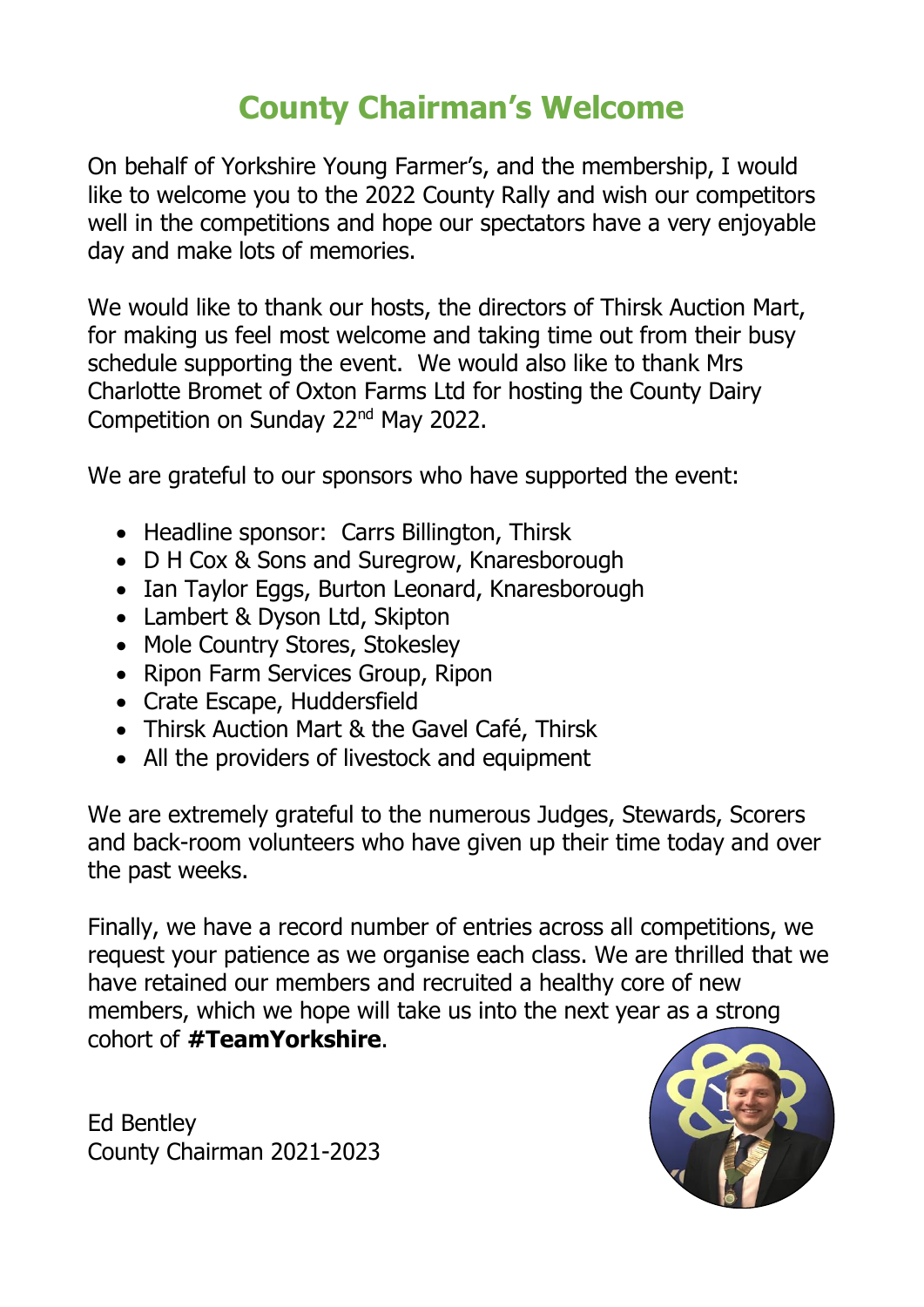## **USEFUL INFO**

## **County Chairman – Edward Bentley**

**Competitions & Skills Chairman – Lauren Howe Competitions & Skills Vice Chairman – Mel Guy Competitions & Skills Vice Chairman – Anna Booth**

**Control Desk – Anna Booth, Lisa Harker & Julie Spink**

**Chief Steward & Livestock Desk – Mel Guy**

**Indoor Chief Stewards – Ann-Marie Bowes, Pauline Brown, Hayley Webster and Rachel Wilson**

**Outdoor Chief Steward – John Craddock**

**Dance Chief Steward – Joe Holmes**

**Health & Safety Officer – Darren Coates & Ed Bentley**

**Designated Safeguarding Officer – Darren Coates**

**Scorers – Angela Booth, Kirsty Chapple & Angela Hall**

**Car Parking – John Hague & Gavin**

**Charity Stands – The Samaritans and FCN**

**Rally Dance Tickets can be purchased from Ticketebo.**

### **Display Items can be collected from 4pm\***

**\*Items designated for the Great Yorkshire Show will remain the property of YFYFC and will be displayed at the GYS Pavilion in July 2022.**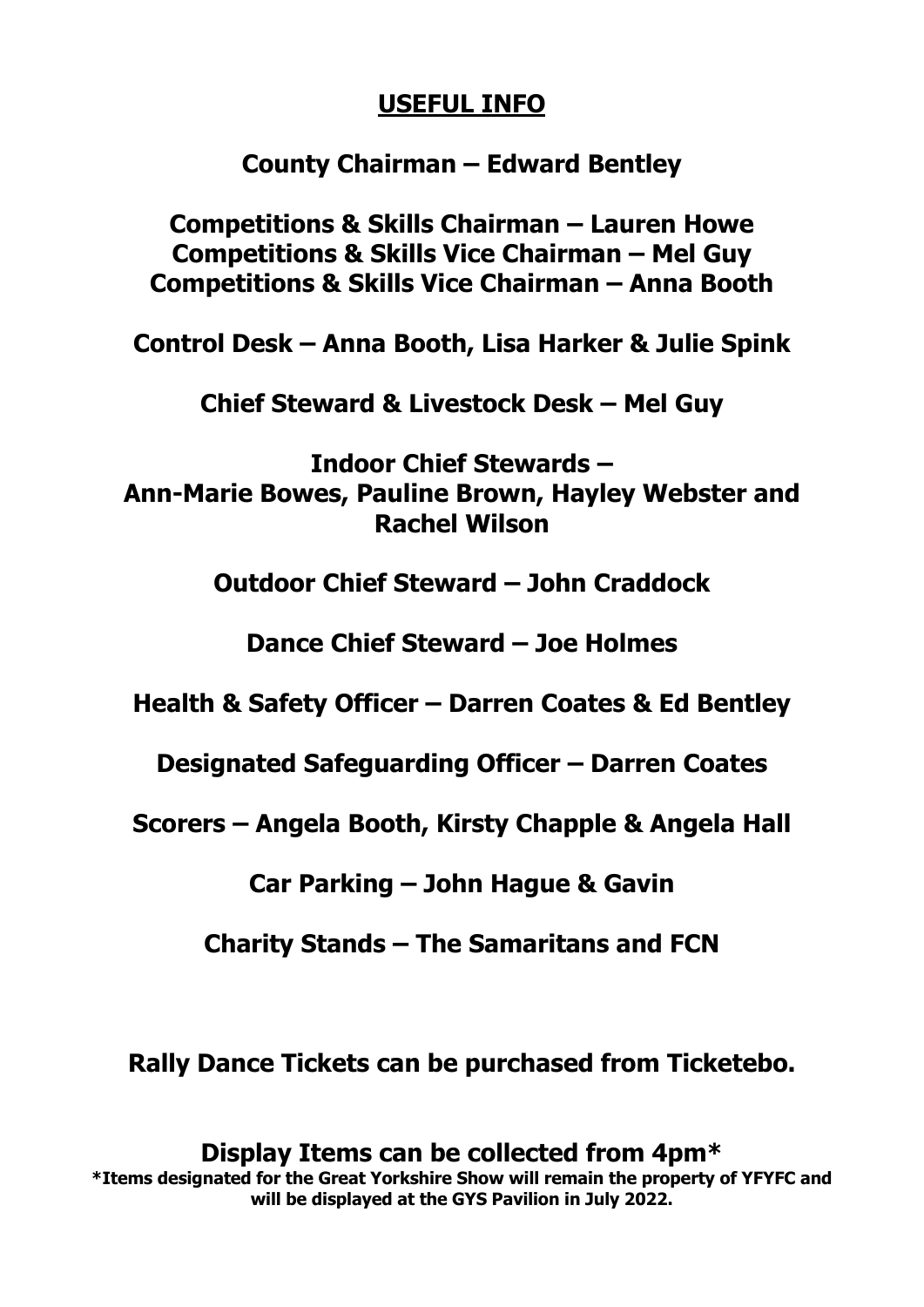## **TIMETABLE**

#### **This timetable is still subject to change.**

Competitions with specific finish times means competitors must have competed before this time. Where specific report times are given, this is to allow time for a draw to be made before the competitor starts. Where there is no report time competitors should still give themselves plenty of time to check-in before the competition is due to start. Some venues may change depending on the weather!

The timetable does not allow members to take part in both the Cookery and Floral Art competitions.

Members are only permitted to take part in one Stock Judging in Section One.

| Report at                                                              | <b>Start Time</b> | Finish Time        | Competition                                               |  |  |  |  |
|------------------------------------------------------------------------|-------------------|--------------------|-----------------------------------------------------------|--|--|--|--|
|                                                                        | 8.00am            | 11.00am            | Preparation of Display Section (Auction)                  |  |  |  |  |
|                                                                        | 9.00am            | 12.30pm            | Tug of War Weigh-in Men, Ladies, Juniors, 4X4             |  |  |  |  |
|                                                                        |                   |                    | Junior Stockjudging (Bottom of auction)                   |  |  |  |  |
| 9.00am                                                                 | 9.30am            |                    | Intermediate Stockjudging (Bottom of auction)             |  |  |  |  |
|                                                                        |                   |                    | Senior Stockjudging (Bottom of auction)                   |  |  |  |  |
|                                                                        | 10.45am           |                    | Summing up of all Section 1 Stock judging                 |  |  |  |  |
|                                                                        | 10.30am           | 12.00pm            | Pig Judging (Bottom of auction)                           |  |  |  |  |
|                                                                        | 11.00am           | 12.30pm            | Log Saw (Grass - Right)                                   |  |  |  |  |
| 10.30am                                                                | 11.00am           | 12.30pm            | Eating Competitions (Outside the Café)                    |  |  |  |  |
|                                                                        | 11.00am           | 12.30pm            | Nail Bashing (Outside the Café)                           |  |  |  |  |
|                                                                        | 11.00am           | 1.30 <sub>pm</sub> | Fence Erecting (Grass - Right)                            |  |  |  |  |
| 11.00am                                                                | 11.30am           | 12.30pm            | Cookery (Team of Three) (Auction)                         |  |  |  |  |
|                                                                        |                   |                    | Junior/Intermediate/Senior Floral Art (Auction)           |  |  |  |  |
|                                                                        |                   |                    | Farm Machinery Skills (Outside the Café)                  |  |  |  |  |
|                                                                        | 11.30am           | 1.00pm             | Open & Hand Sheep Shearing (Bottom of auction)            |  |  |  |  |
| 11.00am                                                                | 11.30am           |                    | Novelty Judging - Alpacas, Hounds, Guinea Pigs (Bottom of |  |  |  |  |
|                                                                        |                   |                    | auction)                                                  |  |  |  |  |
|                                                                        | 12 noon           | 1.00pm             | Mini Digger Challenges (Front Car park)                   |  |  |  |  |
| 11.30am                                                                | 12 noon           | 1.30pm             | Auctioneering (Auction)                                   |  |  |  |  |
|                                                                        | 12 noon           | 1.30pm             | Pedal Tractor (Car Park)                                  |  |  |  |  |
|                                                                        | 12.15pm           | 1:30 <sub>pm</sub> | Wallpaper Outfit (Outside the Cafe)                       |  |  |  |  |
| 11.45am                                                                | 12.15pm           | 1.30pm             | Vintage Tractor and Trailer Handling (Car Park)           |  |  |  |  |
|                                                                        | 12.15pm           | 2.00pm             | Land Rover and Trailer Handling (Car Park)                |  |  |  |  |
|                                                                        | 1.00pm            | 4.00pm             | <b>Display Section Opens (Auction)</b>                    |  |  |  |  |
| 12.45pm                                                                | 1.00pm            | 2.00pm             | Obstacle Race (Outside the Café)                          |  |  |  |  |
|                                                                        | 1.00pm            | 2.00pm             | Egg Throwing (Outside the Café)                           |  |  |  |  |
|                                                                        | 1.00pm            | 2.00pm             | Open Floral Art (Auction)                                 |  |  |  |  |
| 12.45pm                                                                | 1.30pm            |                    | Tug of War Preliminary rounds and final (Main Ring)       |  |  |  |  |
|                                                                        | 3.45pm            |                    | Followed by Boat Race - last competition (Main Ring)      |  |  |  |  |
|                                                                        | 4.00pm            |                    | Removal of exhibits                                       |  |  |  |  |
|                                                                        | 4.00pm            |                    | CLEARING UP OF SITE BY ALL MEMBERS                        |  |  |  |  |
| Presentation of Awards will follow the Tug of War Final and Boat Race. |                   |                    |                                                           |  |  |  |  |
| Presentation will not take place until all clearing up is complete.    |                   |                    |                                                           |  |  |  |  |

**This timetable is subject to change at short notice. Amended 21.04.2022**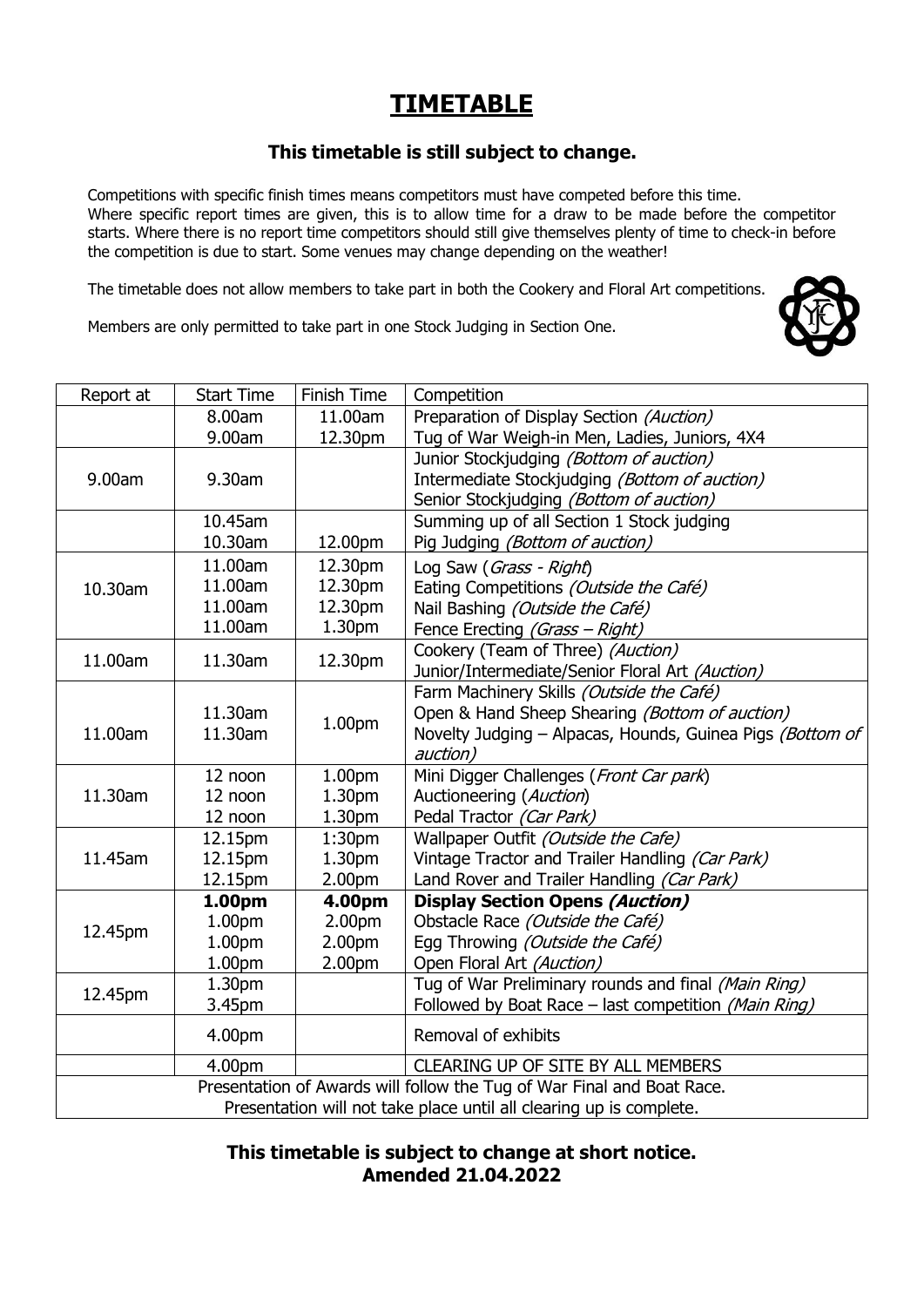| 1  | Junior Dairy Cattle                                    | 36 | Junior - Mini Digger Challenge                                                                                         |  |
|----|--------------------------------------------------------|----|------------------------------------------------------------------------------------------------------------------------|--|
| 2  | Intermediate Dairy Cattle                              |    | Junior - Nail Bashing                                                                                                  |  |
| 3  | Senior Dairy Cattle                                    |    | Open - Hand Sheep Shearing                                                                                             |  |
| 4  | Junior Beef Judging                                    |    | NFYFC Machine Sheep Sheering                                                                                           |  |
| 5  | Intermediate Beef Judging                              |    | Open - Floral Art - Stage or Screen                                                                                    |  |
| 6  | Senior Beef Judging                                    |    | Open - Obstacle Race                                                                                                   |  |
| 7  | Junior Butchers Lamb Judging                           |    | Senior - Boat Race (over 18's only)                                                                                    |  |
| 8  | Intermediate Butchers Lamb Judging                     |    | Junior - I'm a Young Farmer Get Me Out of Here Eating Challenge                                                        |  |
| 9  | Senior Butchers Lamb Judging                           | 44 | Open - Team Wallpaper outfit - dress a club leader                                                                     |  |
| 10 | Junior Breeding Sheep Judging                          |    | Junior - Maracas                                                                                                       |  |
| 11 | Intermediate Breeding Sheep Judging                    |    | Intermediate - Tambourine                                                                                              |  |
| 12 | Senior Breeding Sheep Judging                          |    | Senior - Xylophone & Beater                                                                                            |  |
| 13 | NFYFC Junior Floral Art - British TV Programme         |    | Junior - YFC Pasta/Rice Collage                                                                                        |  |
| 14 | NFYFC Intermediate Floral Art - My Favourite Musical   | 49 | Intermediate - Dream Club Programme                                                                                    |  |
| 15 | NFYFC Senior Floral Art - Chinese New Year             |    | Senior - Carved Thermalite Block                                                                                       |  |
| 16 | NFYFC Team Cookery - 2022 Platinum Jubilee Gala Dinner |    | Junior - 4 X Turf Cakes                                                                                                |  |
| 17 | Land Rover & Trailer Handling (17 & over)              |    | Intermediate - Yorkshire Brack                                                                                         |  |
| 18 | Vintage Tractor & Trailer Handling (16 & over)         |    | Senior - 1 Hand Raised Growler                                                                                         |  |
| 19 | Junior Pedal Tractor Handling                          |    | Junior - Rhubarb Pie                                                                                                   |  |
| 20 | Junior Egg Throwing                                    |    | Intermediate - Yorkshire Curd Tart                                                                                     |  |
| 21 | Open (over 18) Log Saw                                 |    | Senior - 4 uses of Wensleydale Cheese                                                                                  |  |
| 22 | NFYFC Men's Tug of War                                 |    | Junior - 4 decorated biscuits - Queen's Platinum Jubilee                                                               |  |
| 23 | NFYFC Ladies Tug of War                                |    | Intermediate - 4 decorated buns - Queen's Platinum Jubilee                                                             |  |
| 24 | NFYFC Junior Tug of War (mixed)                        | 59 | Senior - decorated cake - Queen's Platinum Jubilee                                                                     |  |
| 25 | 4 X 4 Tug of War                                       |    | Junior - make a crown - any medium                                                                                     |  |
| 26 | Junior Novelty Judging                                 | 61 | Intermediate - make a stuffed toy                                                                                      |  |
| 27 | Intermediate Novelty Judging                           | 62 | Senior - design and make a new Royal Coat of Arms - needlework                                                         |  |
| 28 | Senior Novelty Judging                                 | 63 | Open - 4 photos - a celebration                                                                                        |  |
| 29 | Junior Pig Judging                                     | 64 | YFYFC Christmas Card design                                                                                            |  |
| 30 | Intermediate Pig Judging                               | 65 | YFYFC Rule Book Cover 2022/23                                                                                          |  |
| 31 | Senior Pig Judging                                     | 66 | GYS Open Sculpture Made from Recycled Farm Waste                                                                       |  |
| 32 | <b>NFYFC Fence Erecting</b>                            | 67 | GYS Open Design a Banner to Promote British Agricultural Produce                                                       |  |
| 33 | NFYFC Farm Machinery Skills                            | 68 | GYS Open Two Minute Video Promoting British Produce                                                                    |  |
| 34 | <b>NFYFC Auctioneering</b>                             | 69 | Cookery Display - The Big Lunch celebrating the Queens Platinum<br>Jubilee - Drink, Savoury, Dessert, Sandwich, Favour |  |
| 35 | Open - Mini Digger Challenge                           |    | NFYFC Cube Exhibit - Musicals                                                                                          |  |

#### **2022 Rally Competitions and Class Number**

#### **70 County Rally Day competitions – one for each year of the HRH The Queens Platinum Jubilee**

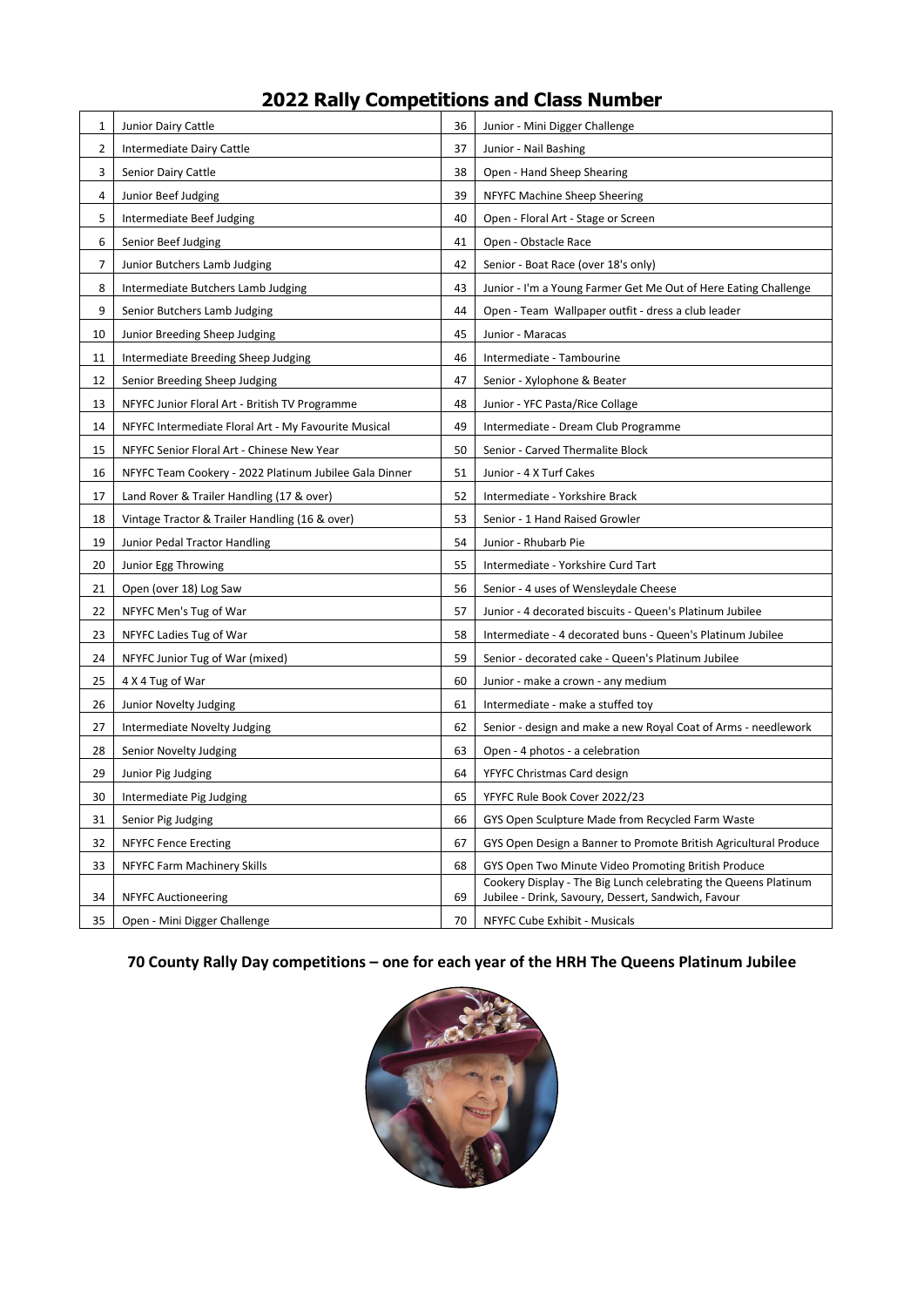| <b>COMPETITION</b>                                | <b>JUDGE</b>                                           | <b>STEWARD</b>                                    | <b>COMPETITION</b>                                                                                                                                    | <b>JUDGE</b>                                          | <b>STEWARD</b>     |  |
|---------------------------------------------------|--------------------------------------------------------|---------------------------------------------------|-------------------------------------------------------------------------------------------------------------------------------------------------------|-------------------------------------------------------|--------------------|--|
| Junior Dairy                                      | Peter Waring                                           | Wendy Young                                       | Open Hand Sheep<br>Shearing                                                                                                                           | Kevin Wilson &<br>Chris Ryder                         | N/A                |  |
| Intermediate Dairy                                | <b>Edward Griffiths</b>                                | James Young                                       | Machine Sheep Shearing                                                                                                                                | Kevin Wilson &<br>Chris Ryder                         | N/A                |  |
| Senior Dairy                                      | Malcolm Dyson                                          | Helen Herd                                        | Open Floral Art                                                                                                                                       | Janet Hayton &<br>Sheila Dryborough                   | Ruth Smith         |  |
| Junior Beef                                       | <b>Martin Wallis</b><br>Anne Harrison                  |                                                   | <b>Obstacle Race</b>                                                                                                                                  | Ian Close                                             | Tim<br>Weatherhead |  |
| Intermediate Beef                                 | Richard Grainger<br><b>Andrew Howe</b>                 |                                                   | Senior Boat Race                                                                                                                                      | Andrew Wood                                           | Jennifer Fletcher  |  |
| Senior Beef                                       | Ben Ryder                                              | <b>Ellie Cockerill</b>                            | Junior "I'm a Young Farmer"                                                                                                                           | Andrew Wood                                           | Jennifer Fletcher  |  |
| Junior Lamb                                       | Kevin Wilson                                           | Stephen Hobson                                    | Team Wallpaper Outfit                                                                                                                                 | John Craddock                                         | Charlotte Hullah   |  |
| Intermediate Lamb                                 | Andrew Lancaster                                       | <b>Ellie Austin</b>                               | <b>SECTION 3</b>                                                                                                                                      |                                                       |                    |  |
| Senior Lamb                                       | Chris Hall                                             | Paul Gill                                         | Junior Maracas                                                                                                                                        | Rachel Wilson                                         |                    |  |
| Jun Breeding Sheep                                | Chareen Kaye                                           | David Airey                                       | Intermediate Tambourine                                                                                                                               | Kirsty Chapple                                        | Rachel Wilson      |  |
| <b>Inter Breeding Sheep</b>                       | Dennis Stott                                           | Natalie Moore                                     | Senior Xylophone & Beater                                                                                                                             | Kirsty Chapple                                        | Rachel Wilson      |  |
| Sen Breeding Ewe                                  | Robert Crampton                                        | <b>Tracy Maltby</b>                               | Junior Pasta/Rice Collage                                                                                                                             | Janet Bolland                                         | Kathryn Robinson   |  |
| Junior Floral Art                                 | Ruth Hall &<br>Jacqueline Preston                      | Daphne Wilson                                     | Intermediate Dream Club<br>Programme                                                                                                                  | Karen Wasden                                          | Enid Moorhouse     |  |
| <b>Intermediate Floral</b><br>Art                 | Ruth Hall &<br>Katherine Hatfield-<br>Waites           |                                                   | Senior Carved Thermalite<br><b>Block</b>                                                                                                              | John Bentley                                          | Ed Bentley         |  |
| Senior Floral Art                                 | Janet Hayton &<br>Sheila Dryborough                    | Hazel Foster                                      | <b>Junior Turf Cakes</b>                                                                                                                              | Angela Hall                                           | Adele Snowden      |  |
| <b>Team Cookery</b>                               | Christine Ryder                                        | Julie Houseman                                    | <b>Intermediate Yorkshire</b><br><b>Brack</b>                                                                                                         | Angela Hall                                           | Adele Snowden      |  |
| Land Rover & Trailer<br>Handling                  | Andy Smith                                             | Peter Gratton                                     | Senior Hand Raised<br>Growler                                                                                                                         | <b>Adrian Willis</b>                                  | Adele Snowden      |  |
| Vintage Tractor &<br><b>Trailer Handling</b>      | Mike Harrison<br>James Parker                          |                                                   | Junior Rhubarb Pie                                                                                                                                    | Stephen Jarvis                                        | <b>Vicky Watts</b> |  |
| Junior Pedal Tractor<br>Dave Scruton<br>Handling  |                                                        | <b>Ted Mason</b>                                  | <b>Intermediate Yorkshire</b><br>Curd Tart                                                                                                            | Diane Bentley                                         | <b>Vicky Watts</b> |  |
| <b>SECTION 2</b>                                  |                                                        |                                                   | Senior 4 Uses Wensleydale<br>Cheese                                                                                                                   | Stephen Jarvis                                        | Georgina Baker     |  |
| Junior Egg Throwing                               | Dave Scruton &<br><b>Ted Mason</b><br>John Elgie TBC   |                                                   | Junior Decorated Biscuits                                                                                                                             | Janet Bolland                                         | Adele Snowden      |  |
| Open Log Saw                                      | Rob Beal<br>Nicola Binns                               |                                                   | <b>Intermediate Decorated</b><br><b>Buns</b>                                                                                                          | Diane Bentley                                         | <b>Vicky Watts</b> |  |
| Men's Tug of War                                  | <b>Adrian Willis</b><br>Mick Scull                     | Dave Scruton<br>Sarah Leach<br><b>Vicky Henry</b> | Senior Decorated Cake                                                                                                                                 | Diane Bentley                                         | Anne Harrison      |  |
| Ladies Tug of War                                 |                                                        |                                                   | Junior - Make A Crown                                                                                                                                 | Janet Bolland                                         | Kathryn Robinson   |  |
| Junior Tug of War                                 |                                                        |                                                   | Intermediate - Make A<br><b>Stuffed Toy</b>                                                                                                           | Rebecca Atkinson                                      | Mel Guy            |  |
| 4X4 Tug of War                                    |                                                        |                                                   | Senior - Make A New<br>Royal Coat of Arms                                                                                                             | Rebecca Atkinson                                      | Mel Guy            |  |
| Junior Novelty<br>Judging guinea pigs             | Sarah Leach                                            | Tim Weatherhead                                   | Open 4 Photographs                                                                                                                                    | Karen Wasden                                          | Enid Moorhouse     |  |
| Intermediate<br>Novelty Judging -<br>hounds       | Chris Pedley<br>West of Yore<br>Liz Gardener<br>Hounds |                                                   | Christmas Card Design                                                                                                                                 | Caroline<br>Houseman                                  | Enid Moorhouse     |  |
| Senior Novelty<br>Judging - alpacas               | Jacki Barlow of<br><b>Beacon Alpacas</b>               | Karen Wasden                                      | Rule Book Cover 22/23                                                                                                                                 | Caroline<br>Houseman                                  | Enid Moorhouse     |  |
| Junior Pig Judging                                | Hannah<br>Ben White<br>Donaldson                       |                                                   | GYS Open Sculpture -<br>recycled farm waste                                                                                                           | <b>Allister Nixon</b>                                 | Ed Bentley         |  |
| Intermediate Pig<br>Judging                       | <b>Brian Philips</b><br>David Smith                    |                                                   | GYS Open Design a<br>Banner                                                                                                                           | <b>Allister Nixon</b>                                 | Ed Bentley         |  |
| Senior Pig Judging                                | Mary Burgess                                           | James Bush                                        | GYS Open 2 Minute Video                                                                                                                               | <b>Allister Nixon</b>                                 | Ed Bentley         |  |
| <b>Fence Erecting</b>                             | John Bentley<br>Ian Close                              |                                                   | Cookery Display                                                                                                                                       | Deputy Lieutenant<br>Mr Tom Marsden<br>& Angela Booth | Carol Blackwell    |  |
| Farm Machinery<br><b>Skills</b>                   | Cancelled                                              |                                                   | Cube Exhibit                                                                                                                                          | Kate Dale                                             | Amanda Gill        |  |
| Auctioneering                                     | Tony Thompson                                          | Kelly Jowett                                      |                                                                                                                                                       |                                                       |                    |  |
| Open Mini Digger<br>Challenge                     | James Baker<br>Steve Atkinson                          |                                                   | Thank you to all our Judges and Stewards for giving up their free<br>time to support our competitions programme.<br>*Correct at the time of printing. |                                                       |                    |  |
| Junior Mini Digger<br>Steve Atkinson<br>Challenge |                                                        | James Baker                                       |                                                                                                                                                       |                                                       |                    |  |
| Nail Bashing                                      | Steve Waterfield<br>Dean Smith                         |                                                   |                                                                                                                                                       |                                                       |                    |  |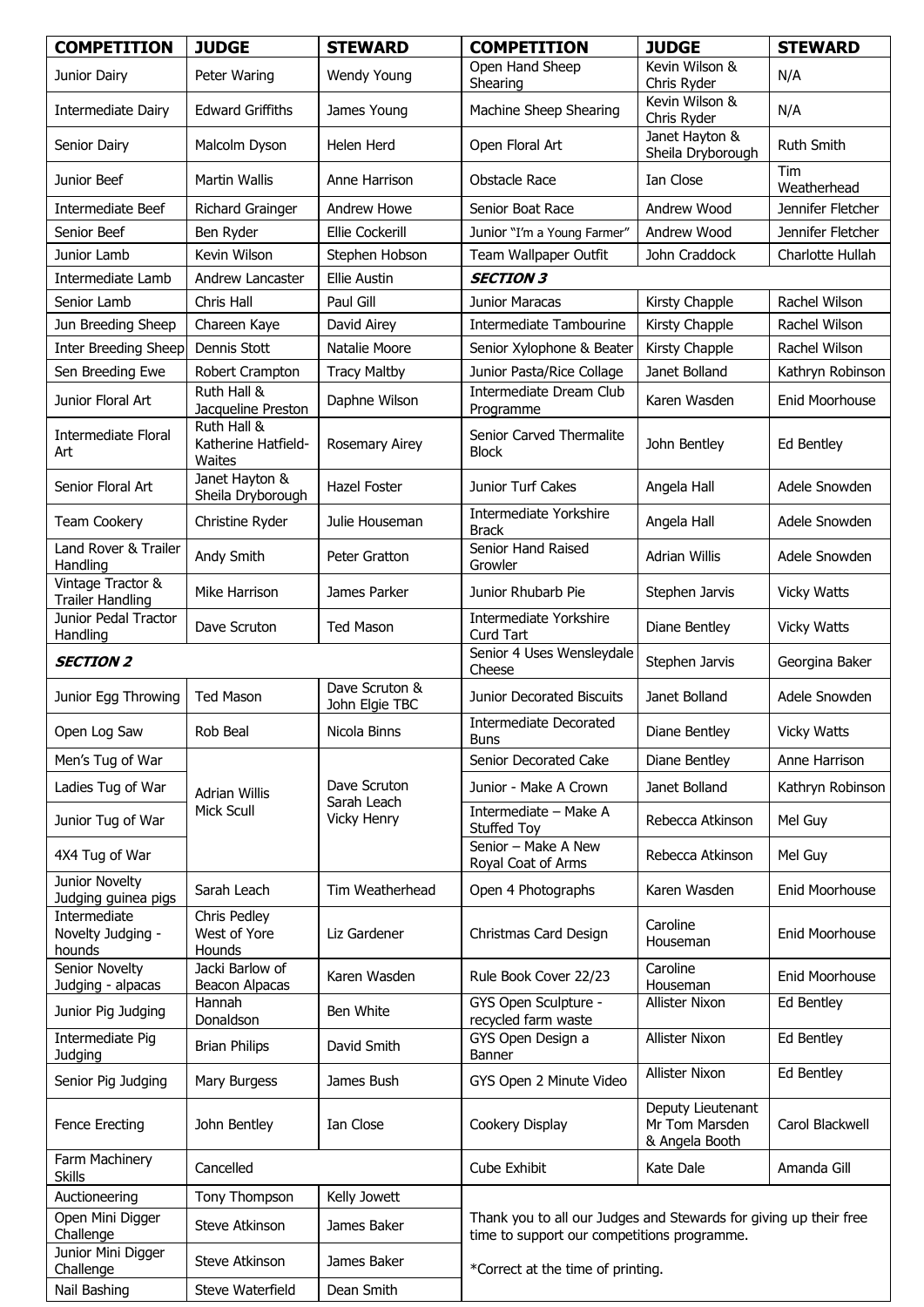## **JUDGES AND STEWARDS RALLY GUIDELINES**

- 1. **Membership cards and Second form of ID must be checked. If members fail to produce a valid card (with photo)/wristband they WILL NOT BE ABLE TO COMPETE, THIS MUST BE ADHERED TO, as they will not be insured. For 18 years and over a second form of photo ID must be produced, any member under the age of 18 a parental consent form must be provided. Any member without a membership card, must report to the Control Desk to receive a wristband and database check.**
- 2. No new entries to be accepted. Substitutions only accepted with good reason at the judge's discretion. The steward must note the members name and membership number on the scoresheet and check the eligibility of the entry. Please check the members are in-age for the competition especially those involving driving.
- 3. Display Section Display cards to be filled in and displayed with each entry names turned down prior to judging. Judges: please write comments on the back of these cards. Rules on size etc to be checked. Any exhibits not to rules to be disqualified. Any queries stewards are to consult with the Chief Steward. Names on display cards to be turned over after judging. Membership cards do not need to be checked in section 3, BUT no entry is accepted without a membership number on them.
- 4. Only members of membership age allowed to set up Section 3 exhibits and club displays. If members require help with lifting this is to be done by a steward or suitable non connected person.
- 5. Stockjudging If more than one judge, all to confer and agree the order. Competitors are allowed 15 minutes to inspect the stock and prepare their reasons.
- 6. Anyone arriving late for a competition will be accepted but should only be allowed the remaining time of the competition.
- 7. Competitors should not confer. Parents and general public are not allowed in the stockjudging area, floral art and cookery areas or Section three area whilst the competition is taking place.
- 8. Stewards to double check adding up of scores.

#### 9. **No equal places to be awarded. Judges to mark to at least 10th place.**

- 10. Stockjudging Judges to give reasons on their placings after all sections of the competition have finished. Stewards should ask for a tannoy announcement five minutes prior to this.
- 11. All Health and Safety guidelines to be followed. Anyone competing in a competition in an unsafe manner should be stopped by the steward  $-$  ie, vintage tractor driving, land rover handling etc.
- 12. All prize cards will be filled out with both name and club and presented by the Scorers on receipt of the judge's scoresheets. Any forms for the next round should also be handed out.
- 13. Score sheets to be completed and returned to the Control Desk as soon as possible. Stewards to have these checked before leaving the Control Desk so any queries can be immediately solved.
- 14. Stewards to ensure the area of the competition is tidied up and all small equipment, badges etc returned to the Control Desk.
- 15. Lunch tickets are provided in the judges/steward's pack. Lunch is available from Gavel Café, served in the foyer.
- 16. Have a good day and many thanks for giving up your time.

County Rally 28.05.2022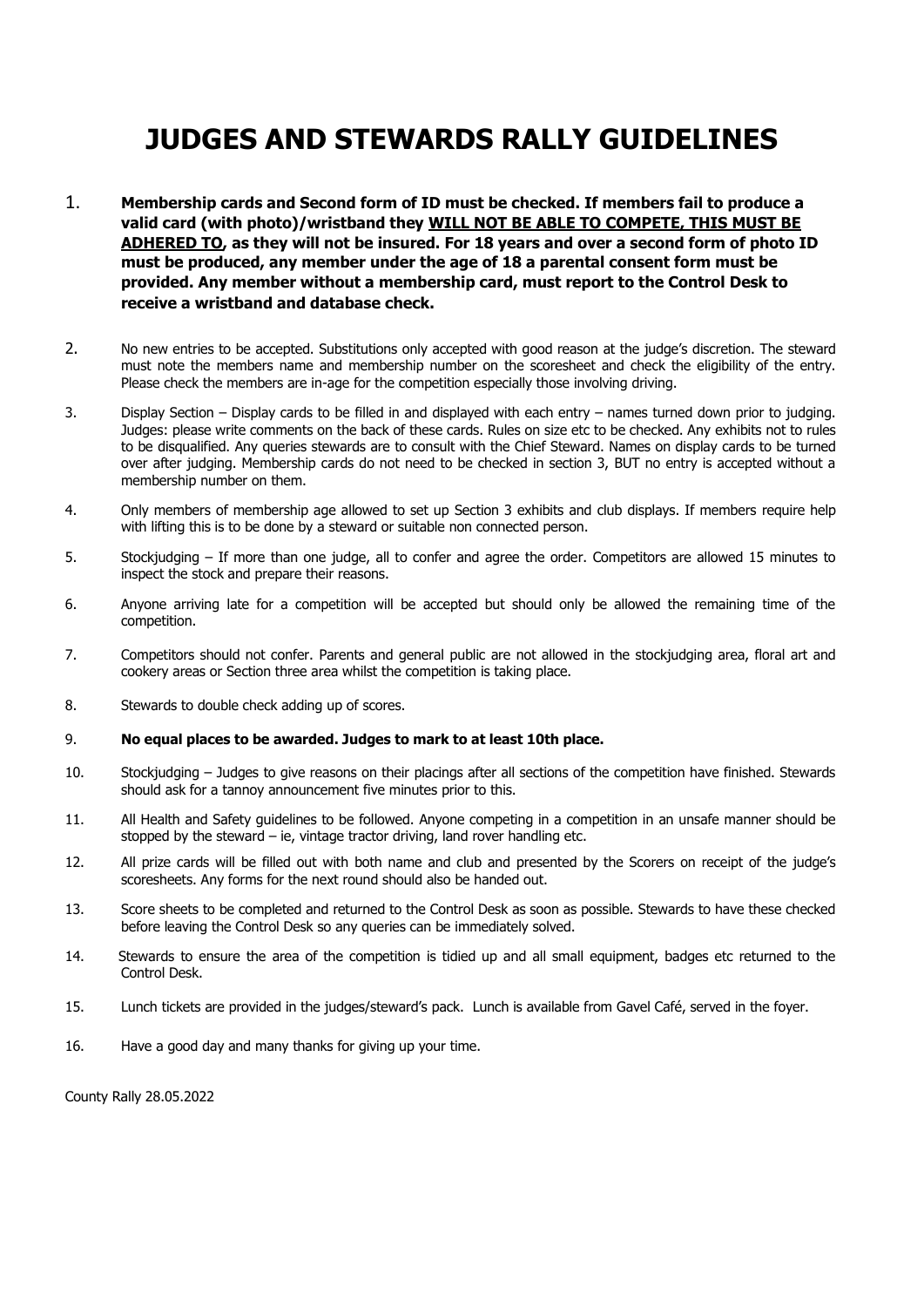# **WHERE TO NEXT?**

# **NORTHERN AREA FIELD DAY**

**Hosted by Yorkshire Federation of Young Farmers' Clubs**

# **Saturday 25 th June 2022**

# **Darlington Farmers Auction Mart Humbleton, Darlington, DL2 2XX**



Members who have qualified today, will receive a 'next round slip' with their prize card. This is an extremely tight turn around to enter members into the Northern Area Field Day classes, therefore we ask you return the reply slips as soon as possible to County Office.

#TEAMYORKSHIRE

#FunLearningAchievement

Date for your diary: County Rally 2023 – Saturday  $27<sup>th</sup>$  May 2023 at Thirsk Auction Mart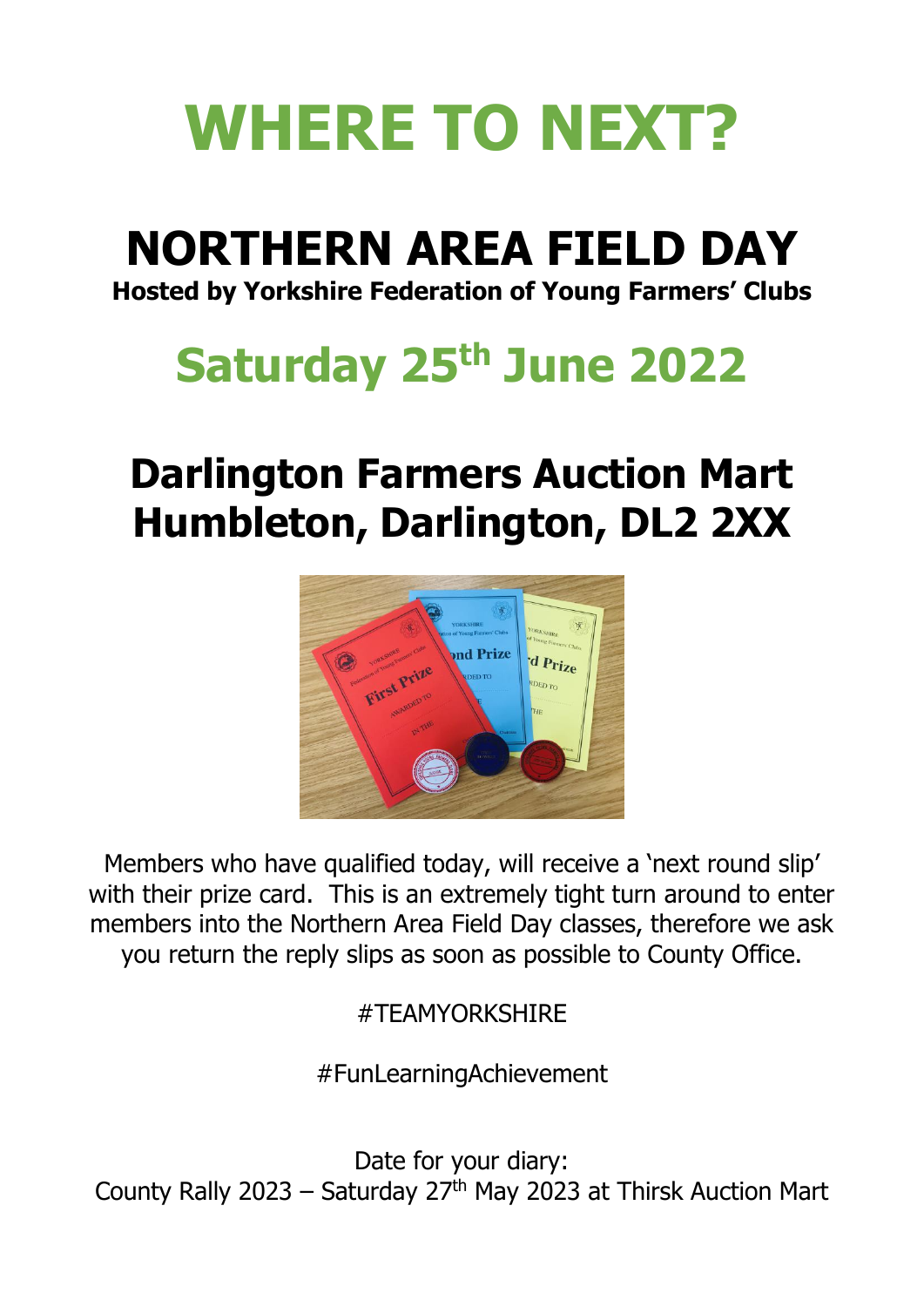# **farm services**

















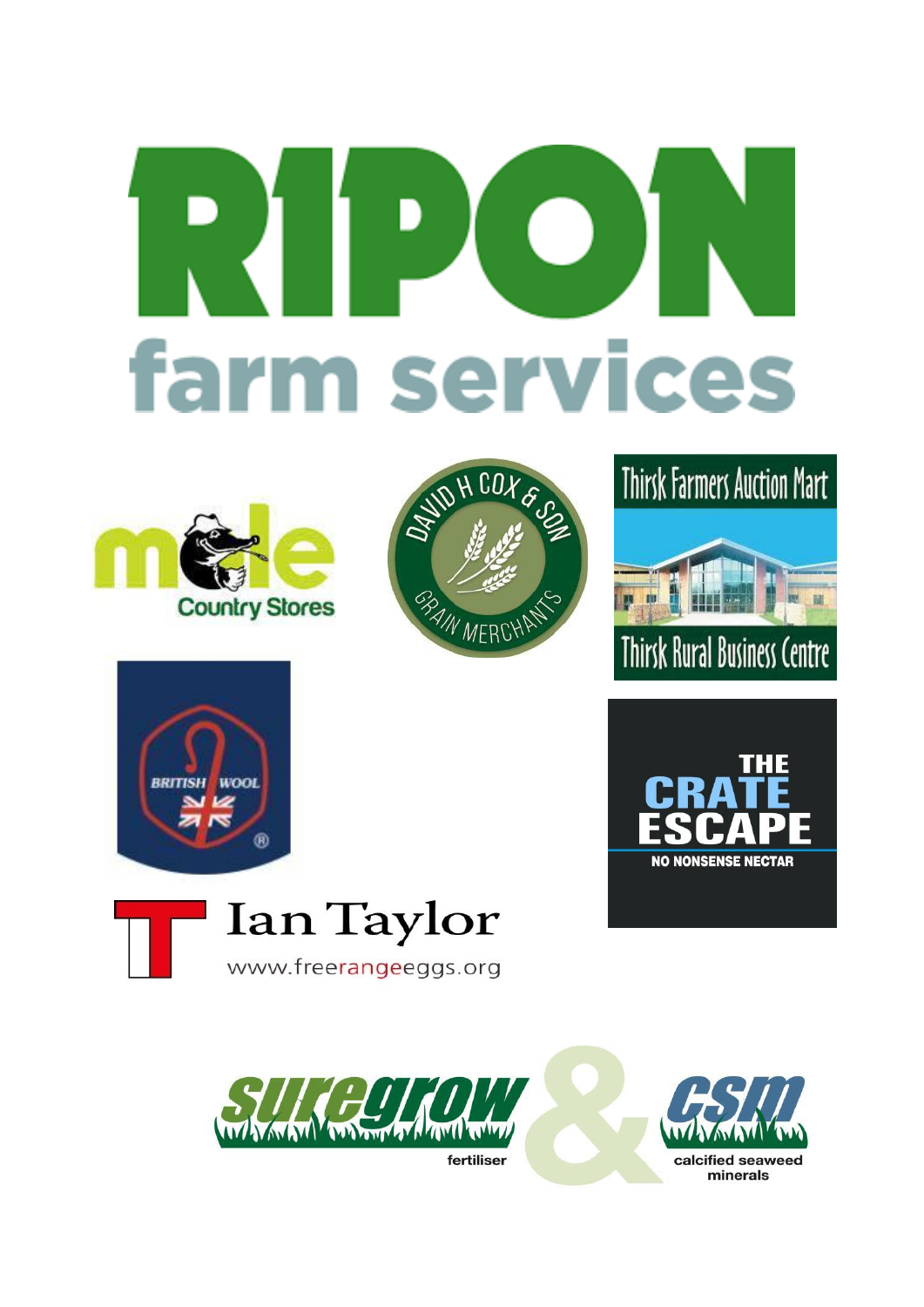



# **Dancing to the tunes of**

**RALLY DANCE TONIGHT** 

# **DJ Myles Chapman**

# **Tickets available online from Ticketebo**



**Management reserve the right to refuse entry. Under 18's will need their membership card and a signed parental consent form.** 

**Active Security will be in operation throughout the event.**